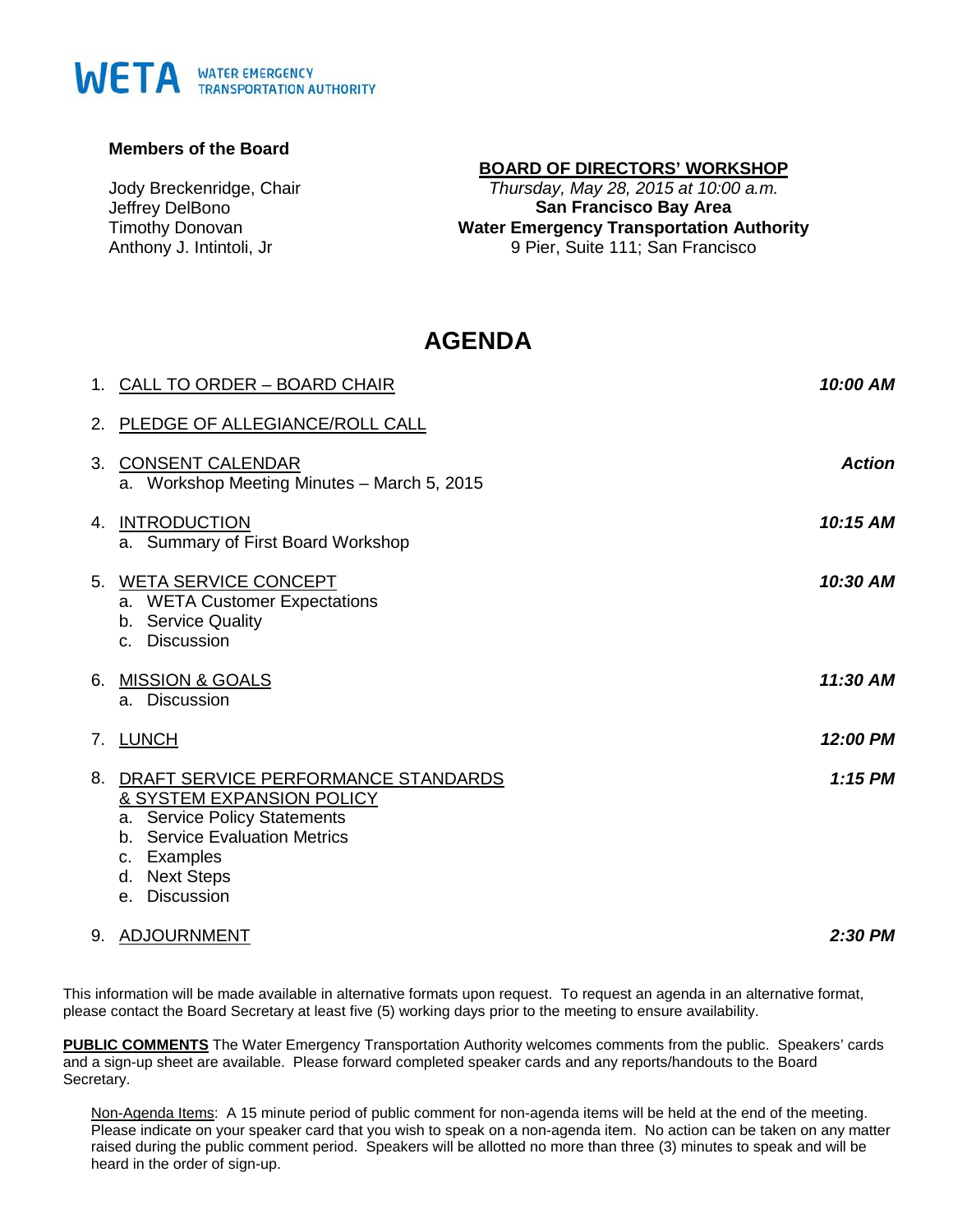Agenda Items: Speakers on individual agenda items will be called in order of sign-up after the discussion of each agenda item and will be allotted no more than three (3) minutes to speak. You are encouraged to submit public comments in writing to be distributed to all Directors.

Water Emergency Transportation Authority (WETA) meetings are wheelchair accessible. Upon request WETA will provide written agenda materials in appropriate alternative formats to individuals with disabilities. Please send a written request to contactus@watertransit.org or call (415) 291-3377 at least five (5) days before the meeting.

**Participation in a meeting may be available at one or more locations remote from the primary location of the meeting. See the header of this Agenda for possible teleconference locations. In such event, the teleconference location or locations will be fully accessible to members of the public. Members of the public who attend the meeting at a teleconference location will be able to hear the meeting and testify in accordance with applicable law and WETA policies**.

Under Cal. Gov't. Code sec. 84308, Directors are reminded that they must disclose on the record of the proceeding any contributions received from any party or participant in the proceeding in the amount of more than \$250 within the preceding 12 months. Further, no Director shall make, participate in making, or in any way attempt to influence the decision in the proceeding if the Director has willfully or knowingly received a contribution in an amount of more than \$250 within the preceding 12 months from a party or such party's agent, or from any participant or his or her agent, provided, however, that the Director knows or has reason to know that the participant has a financial interest in the decision. For further information, Directors are referred to Government Code section 84308 and to applicable regulations.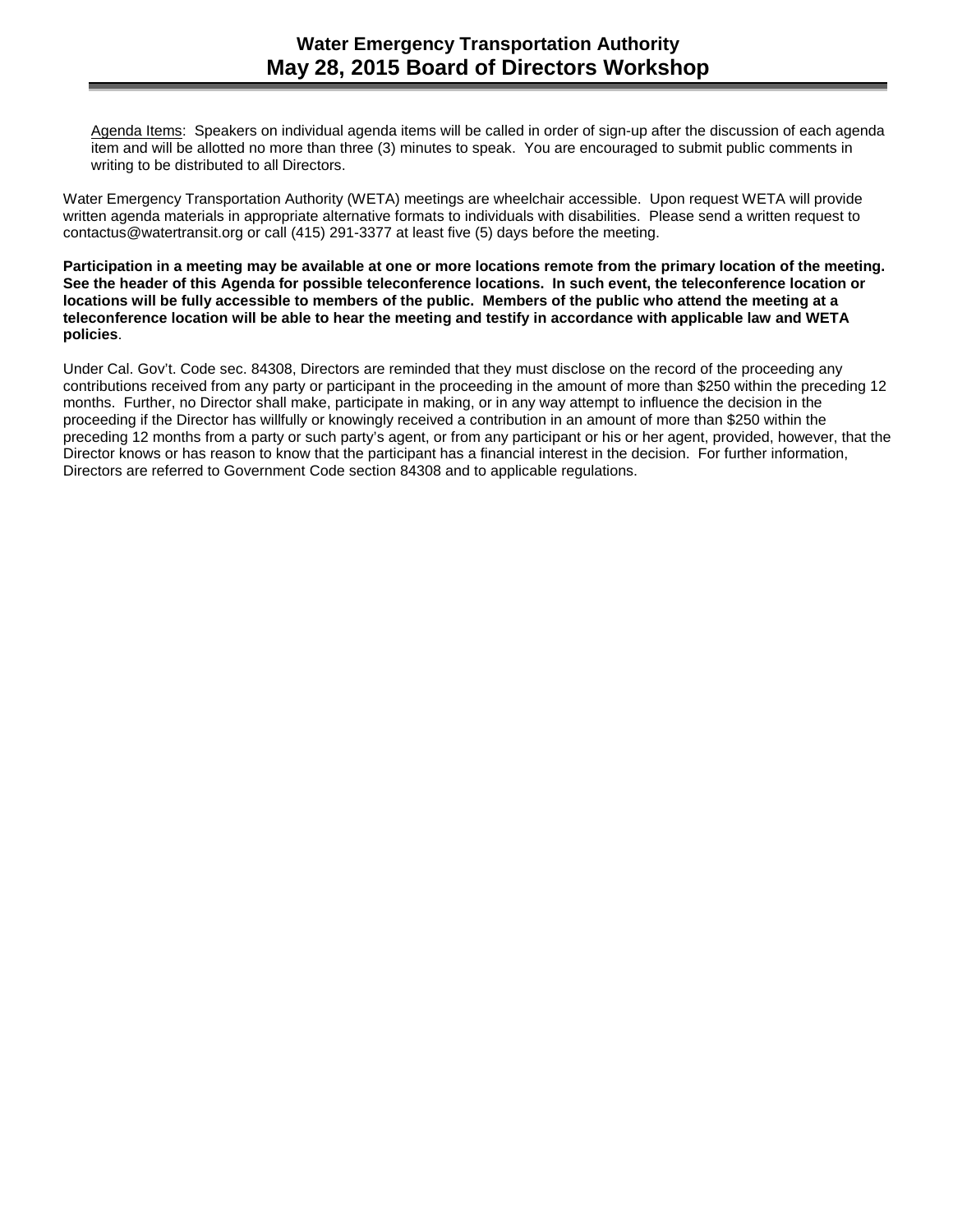#### **AGENDA ITEM 3a MEETING: May 28, 2015**

# **SAN FRANCISCO BAY AREA WATER EMERGENCY TRANSPORTATION AUTHORITY MINUTES OF THE BOARD OF DIRECTORS WORKSHOP**

# *(March 5, 2015)*

The Board of Directors of the San Francisco Bay Area Water Emergency Transportation Authority met at the WETA offices at 9 Pier, Suite 111, San Francisco, CA.

# **1. CALL TO ORDER AND ROLL CALL**

Chair Jody Breckenridge called the meeting to order at 9:33 a.m. and led the Pledge of Allegiance. Directors present were Director Jeff DelBono, Director Timothy Donovan and Director Anthony Intintoli.

Chair Breckenridge began by welcoming everyone and thanked the Board members and staff for the work involved and their commitment. She noted that the Board workshop would be the kickoff to the Strategic Plan in the family of plans which included the Strategic Plan, Emergency Response Plan, and the Five-Year Plan (Short Range Transit Plan).

# **2. EXECUTIVE DIRECTOR'S INTRODUTION**

Executive Director Nina Rannells stated that the presentations were a high level overview about the three components of operations 1) existing system, 2) the expansion program, and 3) emergency response, noting that this would be the first of at least two workshop discussions.

# **3. WORKSHOP FACILITATOR INTRODUCTION AND OPENING REMARKS**

Ms. Rannells introduced the WETA planning staff and presenters, Manager of Planning and Operations Kevin Connolly, Senior Planner Michael Gougherty and Senior Planner Chad Mason.

Ms. Rannells then introduced Diana Dorinson who would be assisting in facilitating the workshop. She noted that Ms. Dorinson was the Founder and Principal of Transportation Analytics, a womenowned company based in Oakland, CA and holds a B.S. Civil Engineering and an M.S. Transportation, both from M.I.T.

Ms. Dorinson began by stating that Board feedback was important and noted that the discussion would be broken down into three sections with time for public comment at the end of each section.

# **4. WETA OPERATIONS AND FERRY SERVICE PLAN**

Mr. Connolly started the discussion with a presentation on Existing Vessels, Facilities, and Operations focusing on service level, vessels, and facilities in the five to ten year horizon, noting that the WETA system had been experiencing double digit ridership growth for the past three to four years and that growth was expected to continue.

Mr. Connolly stated that although the presentation was about existing facilities and existing service, the assumption would be that projects for the Downtown San Francisco Ferry Terminal Expansion and the Central Bay Operations and Maintenance Facility are both fully funded and therefore assumed part of WETA's future system.

He addressed existing vessels and their service compatibility for each service stating that vessel placement has increasingly been determined by capacity constraints. He added that the expected job growth in San Francisco would put further demands on the system which was already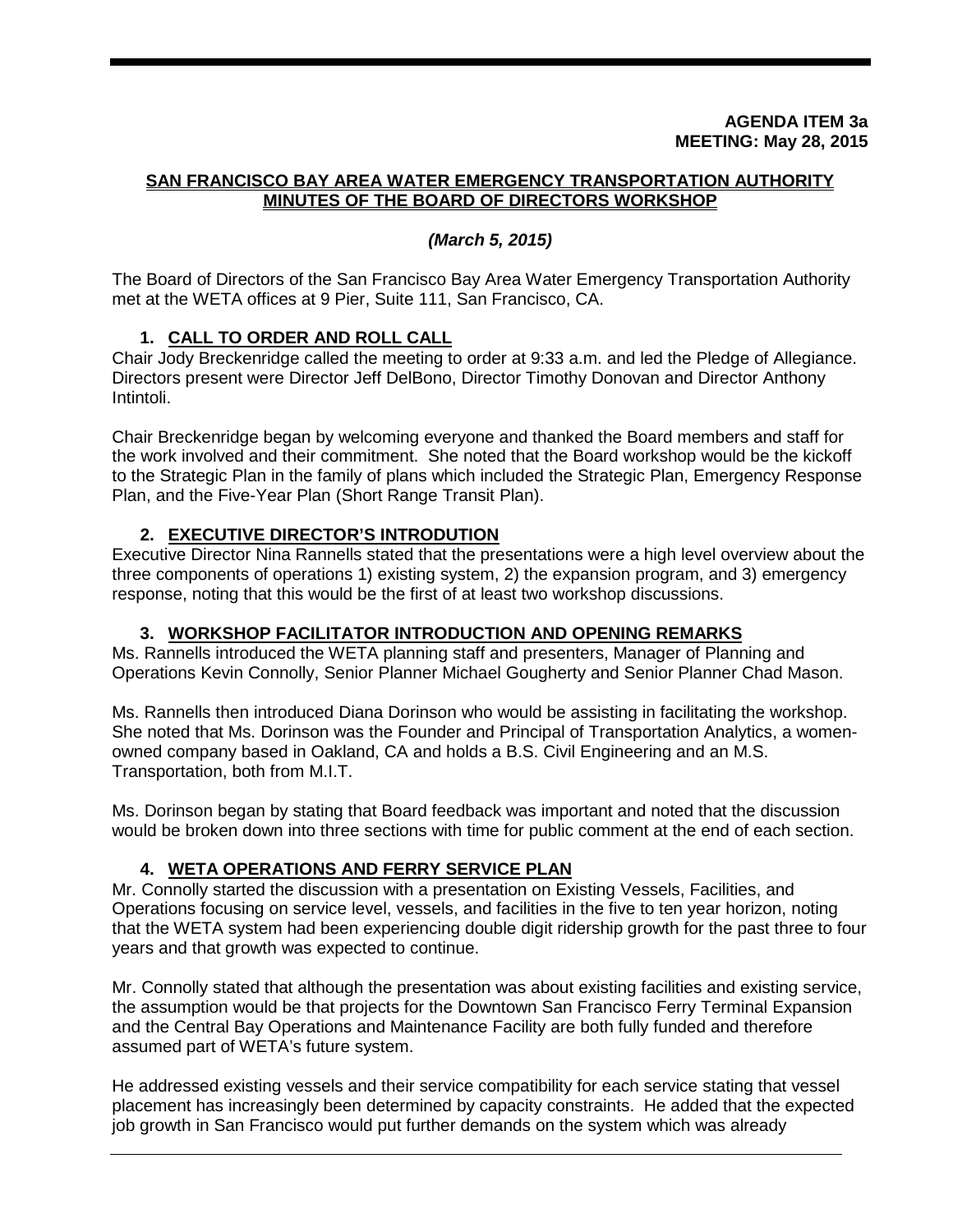experiencing maximum capacity on some trips. He indicated that staff anticipates needing to make significant service changes in the coming years in order to meet anticipated growth and discussed the possible solutions and the limitations and impacts associated with each.

Director DelBono asked whether the current operating budget was able to handle an expansion. He further went on to state that the customer experience on board was very important to today's riders and that the ferry is a first choice for commuters and families because of the service quality. He did not want to see potential riders turned away from the service because of capacity issues or limits on parking or access. He mentioned the possibility of private shuttles in lieu of public bus service. Ms. Rannells said that WETA needed to expand its operating subsidy adding that WETA was operating everything possible within current subsidies.

Director Intintoli asked about the difference in farebox return on the two Alameda services (Harbor Bay and Alameda/Oakland) where most trips were at capacity. Mr. Connolly explained that the Alameda fares were relatively low, which could be part of why the boats are full, and noted that pricing was being addressed with the FY 2015 – 2020 Fare Program. Mr. Gougherty added that Alameda Oakland and Vallejo routes offered midday and weekend service with passengers less likely to take advantage of discounts that affected farebox recovery.

The discussion continued to vessel procurement and whether vessels that were replaced would be sold or become an active spare or part of a reserve fleet for emergencies. Mr. Connolly noted that vessel replacements and disposition is tied to grant funding availability and rules.

Mr. Connolly concluded his presentation with the needs of the service and the costs in order to capture and meet the demand for ferry service, noting that the additional cost associated with the Coast Guard's recent manning proposal under discussion is not included in the financials presented.

Director DelBono thanked Mr. Connolly for the presentation and the details noting how helpful it was in discussing possible considerations for funding and alliances. Director Donovan also expressed his appreciation of the presentation.

#### **Public Comment**

Peter Albert of SFMTA commended WETA on the presentation and discussion and suggested that adding information to the presentation of survey results, such as trip purpose of riders and alternative access modes to terminals would be helpful.

# **Public Comment**

Veronica Sanchez of Masters, Mates & Pilots said that she looked forward to Mr. Connolly's briefing to the Captains at the membership meeting. She asked whether the 2015 budget matched what was being received from RM2 as an operating subsidy, noting the shortfall with RM2 in 2025 without a new regional toll measure.

Director DelBono indicated that he thought it important to look at ways to bring in more public transit riders from outlying areas and to consider the reverse commuters.

Director Donovan asked whether WETA had any competitors and asked about Golden Gate Ferry services. Ms. Rannells noted that Golden Gate took great pride in their ferry service and that, like WETA, their ferry service is subsidized by (Golden Gate Bridge) bridge tolls and is meant to alleviate traffic congestion on the Golden Gate Bridge Highway 101 corridor.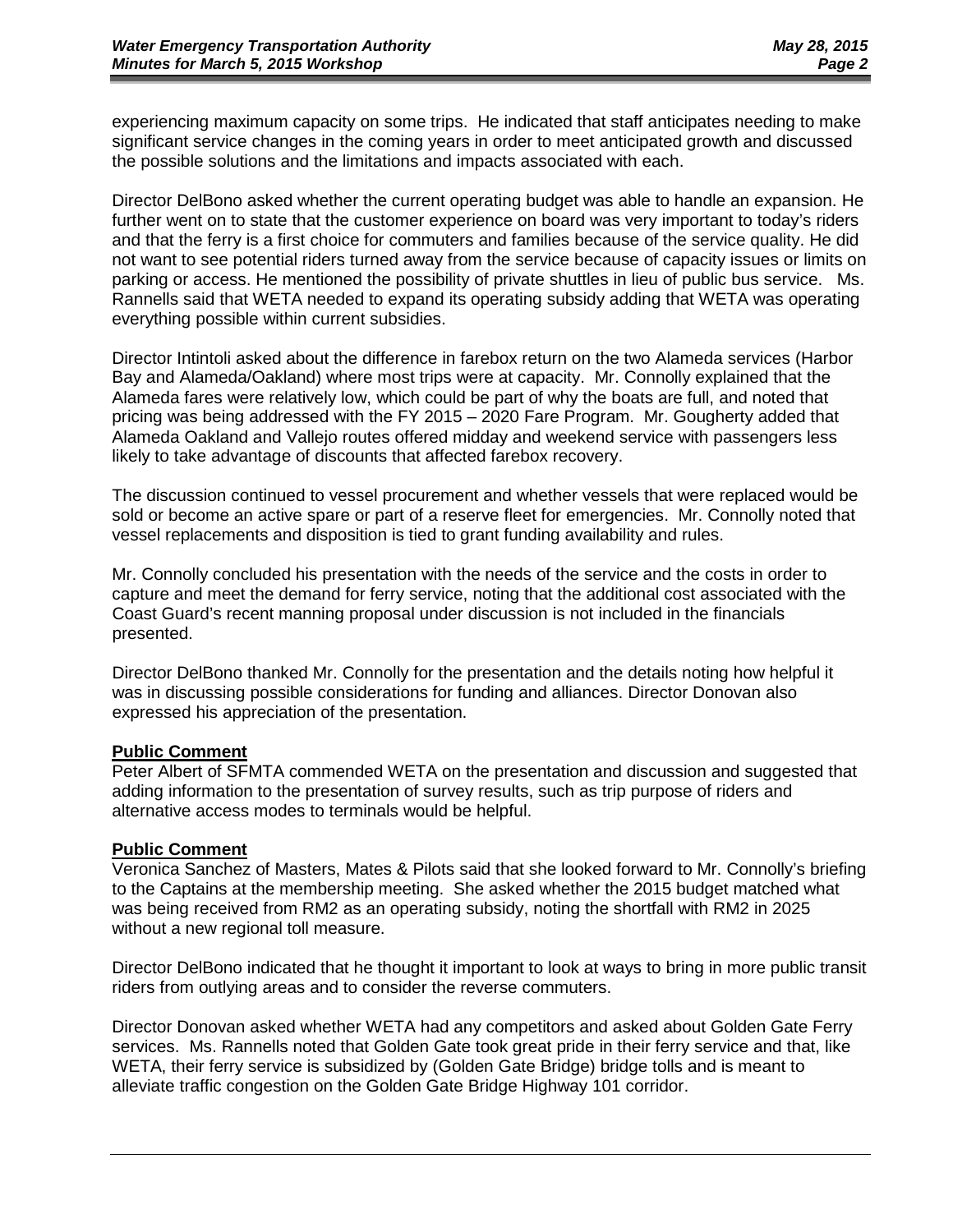Mr. Connolly further expanded on the complementary nature of ferry services to bridges and other forms of transit in bridge corridors, noting that WETA was involved in MTC's Core Capacity study of the Bay Bridge transportation corridor.

Director Donovan commented that companies are offering their own shuttle service to their employees and asked what the effect would be on WETA ridership of services that parallel WETA ferry routes. Chair Breckenridge noted that there was interest in looking for partnering opportunities adding that these companies have a lot of data about their workforce demographics and that this information could be helpful in planning future WETA services.

# **Public Comment**

Charlie Bogue of Wind + Wing Technologies reminded the Board that landmark technologies are in development, such as their wing and wind assisted ferry design that could offer fuel savings and perhaps improve ridership. He concluded that new technologies could offer new arenas of funding where traditional funding may not be available.

# **5. EXPANSION**

Chair Breckenridge began the topic with a question as to whether or not there were any restrictions for WETA in implementing a public-private partnership service.

WETA Counsel, Stanley Taylor of Nossaman LLP, replied that such partnerships are allowed so long as the service would be within the agency's mission to provide ferry service to the general public and that private contributions would be contributing to improving public services.

Mr. Connolly described the planning process that WETA staff has developed to assess proposed expansion projects. He noted the importance of project agreements or memorandums of understanding (MOUs) with project partners that identify roles and responsibilities of the stakeholders, including the local community. Mr. Connolly further added that one of the important factors considered in developing new services is consistency and ability to integrate with the existing WETA system.

Mr. Connolly noted that the projects in the expansion program could be separated into two categories including near term projects that are well into the development stages and horizon projects that are conceptual or may have significant obstacles to overcome. He provided a status on the near term projects of Treasure Island and Berkeley and those on the horizon including Mission Bay, Seaplane Lagoon, the Carquinez Terminals, and Redwood City.

Director DelBono commented that he thought that there was limited community support in Berkeley and suggested that staff efforts be directed elsewhere and expansion reconsidered when redoing the Short Range Transit Plan. Chair Breckenridge said that she felt that the state environmental process underway for Berkeley service should be completed to allow the project to move forward in the event that project funding is made available in the near future.

Mr. Connolly explained that the Berkeley project holds great promise as a successful ferry service, noting the severely congested corridor that it would serve, the strong ridership projections, and the potential for a viable reverse commute market.

In discussing the prospect for Redwood City Service, Mr. Connolly noted that public transit funding is limited, but that there may be potential to develop a public-private partnership model for implementing this service.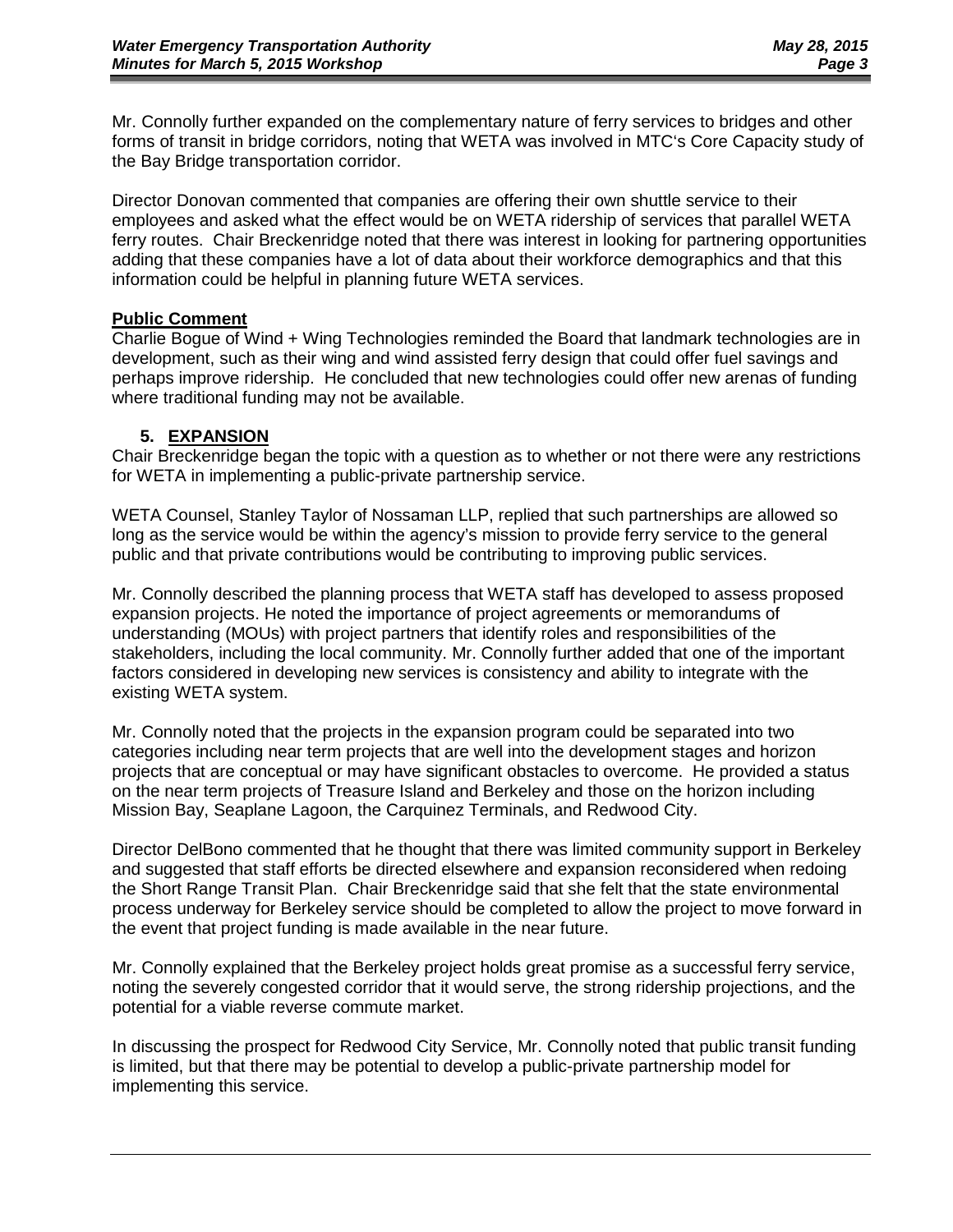Chair Breckenridge asked about water depth south of Redwood City. Director DelBono noted that the Alviso Channel had been dredged and that expansion in the South Bay needed to be explored stating that the South Bay was becoming the destination for jobs. Director Intintoli stated that the problem was money. Chair Breckenridge suggested seeking strategic partnerships with companies in the South Bay.

Ms. Dorinson suggested that a key next step would be the development of a set of proposed policy guidelines for expanding the WETA system to provide a framework for pursuing partnerships.

Chair Breckenridge questioned whether the guiding principle be based upon the responsibility to service the nine counties or determined by local communities vocalizing needs for transportation.

Ms. Rannells noted that it was her understanding that WETA's predecessor agency, the Water Transit Authority, did extensive outreach and analysis of potential sites all around the bay including the South Bay when developing its original Implementation and Operations Plan and that it was her understanding that significant access challenges exist south of Redwood City. Chair Breckenridge said opportunities for win-wins existed and that they needed to be explored.

#### **Public Comment**

Ms. Sanchez added that Alviso was infeasible due not only to water depth but concerns over bird habitats which would be problematic in the environmental review.

Mr. Connolly noted that every project had obstacles and that, provided time, money and commitment, it may be possible to identify solutions to these obstacles. He suggested that the evaluation process that was used in Contra Costa be utilized in looking at potential service options for Santa Clara County and San Mateo County with interested partners. He added that the South Bay region was already increasing transit capability and indicated that planning work would help determine if WETA could fill a niche.

# **Public Comment**

Mr. Albert indicated his interest in being involved in the conversation. He pointed out that WETA could capitalize on some funds and provide services that would allow private companies to scale down their operation. He added that he liked the work being done by SPUR and suggested using SPUR as a think tank.

# **6. BREAK**

Ms. Dorinson suggested a short break before moving into the next segment on the agenda and the meeting was closed at 11:48 a.m. The meeting was re-opened at 12 noon.

# **7. EMERGENCY RESPONSE**

Mr. Gougherty provided a presentation on WETA system capabilities utilizing the existing and planned expanded system in both an evacuation scenario and an economic recovery scenario.

Chair Breckenridge stated that timeline assumed by staff was not the timeline in existing plans for emergency response, adding that the new definition of federal support was seven days once the federal government activated the emergency and that FEMA was using the same timeline for disaster planning for the maritime component. She followed up by saying that beyond the seven days was recovery, not response.

Director DelBono asked what CalOES (OES) expected of WETA in an emergency response. Chair Breckenridge stated that she had conversations with the head of OES and his staff and OES' expectation was WETA becoming the center of expertise to manage ferry transportation within the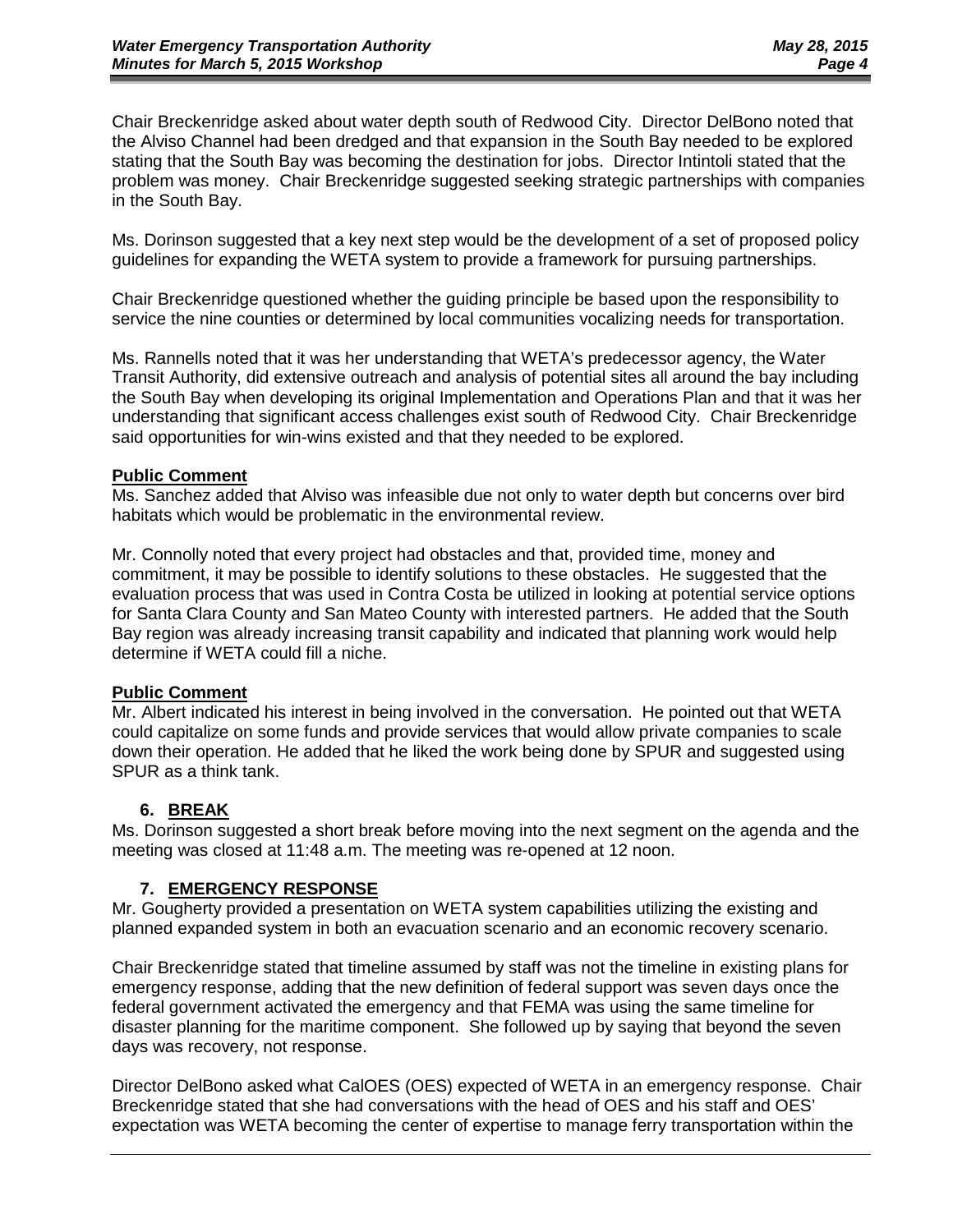emergency response system. She noted that after the state activates the emergency response plan, WETA would be expected to provide someone to the OES' Emergency Operations Center in the transportation node who would be able to provide solutions to transportation requirements with water being the key way of moving first responders.

Chair Breckenridge expressed a need for educating everyone about WETA's capabilities as the expectation was that WETA would have formal or informal agreements with other ferry services to draw on resources to meet regional need.

Ms. Dorinson said that the goal of the presentation was to understand the capacity of the system today and what it could be in order to determine whether capacity would be sufficient to meet the needs that would be expected of WETA.

Ms. Rannells expanded on Chair Breckenridge's comment that WETA represented ferry transit in the transportation branch of the Regional Emergency Operations Center (REOC) that includes other partners. She said that the state EOC process would determine where the highest priority was and would provide WETA with direction regarding where to focus its resources. Chair Breckenridge added that the EOC environment afforded WETA the opportunity to push back on unrealistic expectations.

Director Donovan asked whether WETA would be able to utilize the vessels belonging to Golden Gate Transit and Blue & Gold Fleet in the event of an emergency. Ms. Rannells responded that they could, and that there are examples of WETA use of these vessels on several occasions such as the BART strike. Mr. Gougherty noted that access to these vessels was not assumed in capacity calculations made for his presentation, but that it could be.

Ms. Rannells noted that, given WETA's limited public transit-focused funding, WETA's approach to addressing its emergency response mandate thus far has been to focus on strengthening its system of public transit ferry assets and core facilities that are used to provide regularly-scheduled public transit service on a daily basis that are then available to support emergency response activities to move passengers and first responders when needed in an emergency. She asked the Board if this was enough or if the Board had other ideas on how WETA might approach delivering its emergency response mandate.

Director Intintoli said that he viewed emergency response as presented and that we have to take this approach because we haven't been given the funding for emergency response. He further noted that we cannot simply buy assets to sit until they are needed in an emergency, and that with transit-based approach, the larger the WETA system grows the more effective we can be in our response. He added that more and different funding, outside of traditional public transit sources, was needed if more than this was expected from WETA.

Director DelBono requested clarification about OES' expectations of WETA and wanted to know if the expectation was to have a plan and have knowledge of and direction over all resources. He expressed concern about OES' expectations and asked if a disaster preparedness coordinator would need to be hired to develop a plan.

Chair Breckenridge noted that OES's expectation is based upon OES' understanding of what it takes to operate a ferry system adding that OES assumes that things would be moved by water if there were an emergency in San Francisco. She stated that the water aspect was part of the thought process behind the idea of creating WETA with the emergency response mandate.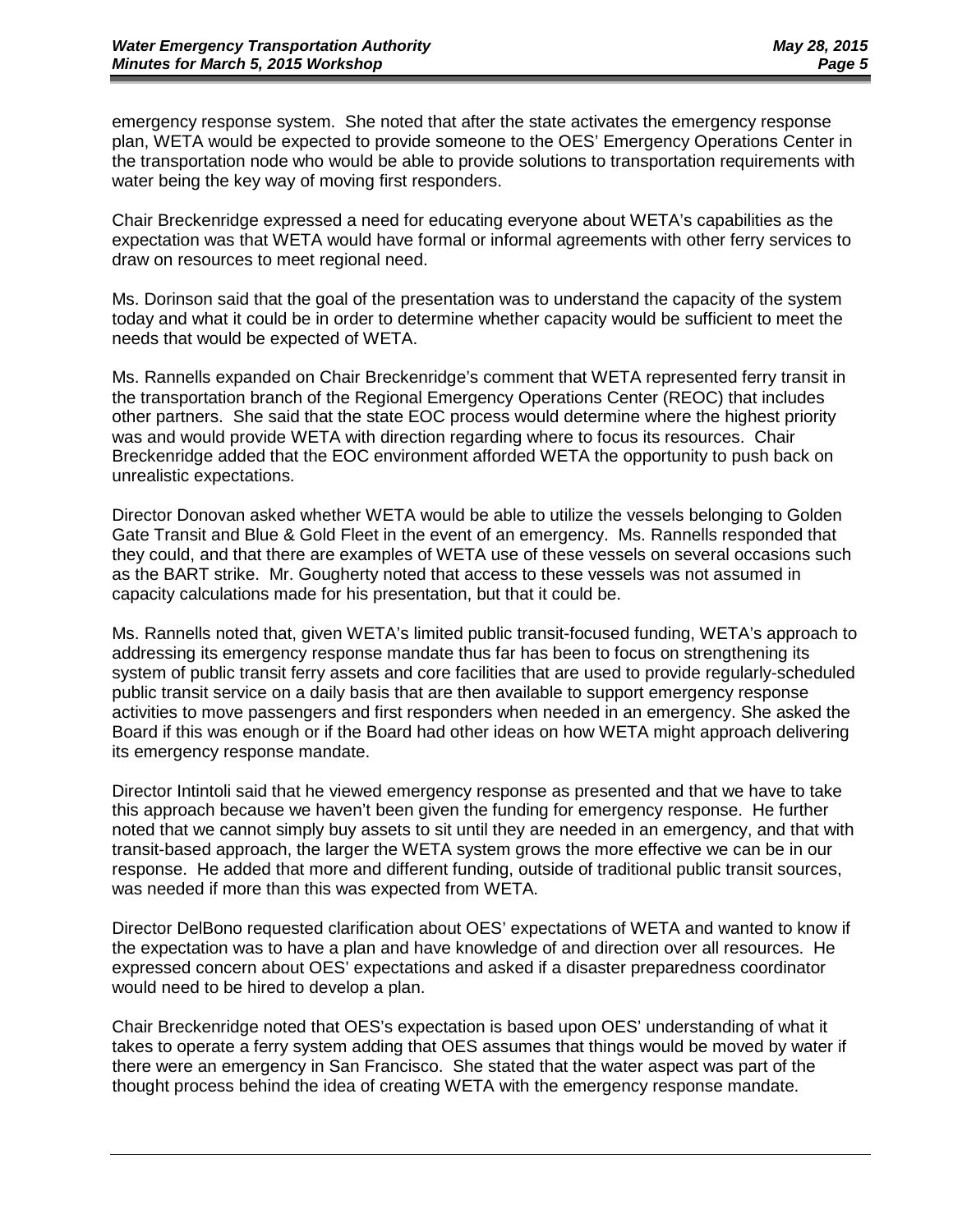Chair Breckenridge stated that we should ask OES to define what they expect of WETA, noting that WETA is the emergency operations coordinator and not the decision maker. She followed up on Director DelBono's concerns stating that the command and control of line staff would be left to the direction of the transportation entity. She noted that there was an expectation that agreements would be in place and funding available to support both public and private ferry systems to access additional resources.

Director DelBono clarified his concerns stating that a detailed plan exists for disaster response in Alameda, noting that as the fire department, plans were in place for where people would be staged, where they would be sheltered, and where to go for water, food, and supplies. He wanted to know if WETA had this same sort of plan.

Ms. Dorinson stated that Board input and guidance was needed to determine whether response be sized based upon the transit network or if it was their recommendation that WETA provide facilities and vessels beyond the transit network to come up with a broader emergency response tactical plan.

Chair Breckenridge expressed that the response should be sized to the transit network but questioned whether the network was strictly WETA or all ferries.

Ms. Rannells reminded the Board that WETA had no legislative authority to require Golden Gate Ferry to provide aid, but that a mutual aid agreement existed with Golden Gate Ferry that was utilized during the BART strikes to request and receive assistance in the form of additional ferry services. She further clarified that as part of its service operations contract, WETA is able to, and has utilized vessels from the Blue & Gold Fleet to provide assistance.

Ms. Rannells addressed Director DelBono's comment by stating that the Alameda had a very specific plan for its City, whereas WETA's plan and responsibility is related to the coordination of ferry services as a part of the region's transportation system. She stated that WETA currently has a plan and response mechanisms in place, but that the specific response to an individual emergency situation would be variable based upon the situation. She further clarified that in the event of an emergency WETA would assess its capabilities and feed this information to the state REOC, which, in turn, would determine the highest needs and direct WETA as to its priorities accordingly.

Ms. Dorinson noted that this conversation brings up an interesting question regarding vessel fleet sizing. She asked whether WETA's emergency response mandate might suggest that the agency purchase a large capacity vessel so in the event of an emergency, WETA would be able to maximize its passenger capacity. She further noted the dilemma that this raises, as a large capacity vessel may not be needed for daily services, and could drive up the ongoing operating expense of WETA's transit operation.

Mr. Connolly followed up by noting that the conversation was based upon the transit finance model in that there was a certain level of return needed from the farebox to receive subsidies and that emergency response could potentially break that model for justification beyond just the daily transportation. He stated that the same level of return could not be achieved if there was the expectation to do more. He asked the Board to think about and consider how things would work and look if WETA were going to break out of the transit finance model for the purpose and benefits of emergency response.

Ms. Rannells noted that costs needed to be defined and a different kind of funding source would need to be identified.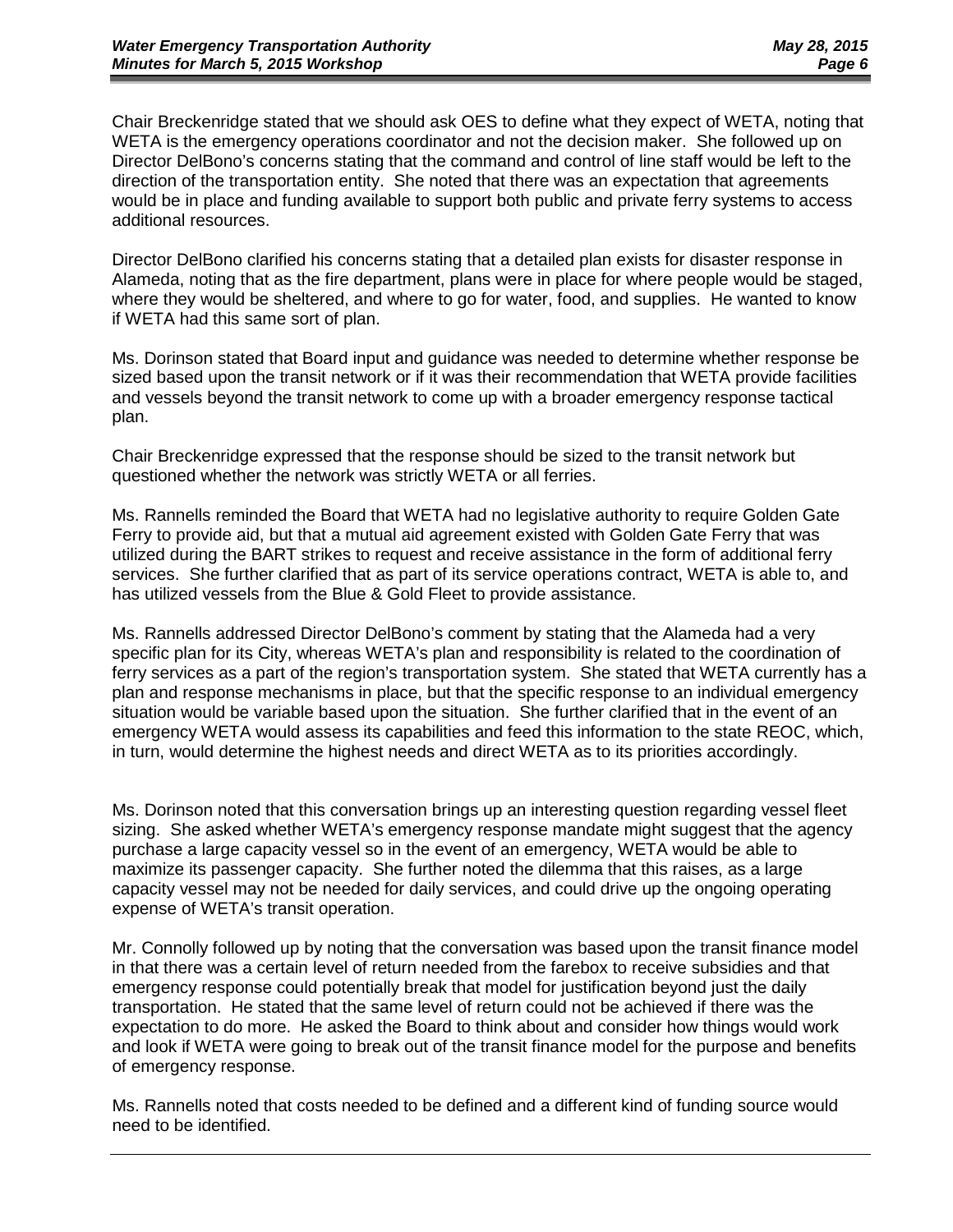Ms. Dorinson asked whether this idea was worth the effort or if WETA should maintain the transit service funding model approach to all the planning exercises.

Director DelBono thought that it would be worthwhile to explore the opportunity if funding was available adding that the emergency response component would separate WETA from other transit agencies.

Chair Breckenridge commented that looking at capacity was the starting point as has been done but emphasized the importance of talking with OES to determine their expectations.

Director DelBono commented that for a municipal fire department, OES would allow the fire department to apply for a fire engine and OES would provide the fire engine and all the associated equipment and pay for maintenance. He explained that the fire department would use the fire engine on a daily basis but that the fire engine would be put into emergency service during an OES response. He asked whether funds would be available from OES to similarly purchase and maintain ferry vessels.

Chair Breckenridge stated OES understood firefighting due to experts on staff but OES did not have maritime experts. She explained that it was hard for people to comprehend all the costs associated with keeping a boat for an event that could happen once every ten years. She thought that identifying additional ferry assets needed to address current and anticipated transit operation capacity shortages within the next five to ten years was a way in which funding could be sought without solely using emergency response.

Chair Breckenridge inquired about the status of kick off meetings being initiated with the Coast Guard to bring all disaster response parties together.

Ms. Rannells replied that WETA initially met with five groups to reintroduce WETA and to have a general conversation about each of the group's plans. WETA also met with Bob Butchart and Jody Traversaro from CalOES.

Chair Breckenridge noted that Ms. Traversaro was the new regional administrator who used to have a regional operations center that closed down and had now reopened.

Ms. Rannells noted that in addition to Cal OES, WETA met with SFDEM, MTC, Blue & Gold, and the Coast Guard and is in the process of developing a work plan for updating WETA's emergency response plans to discuss at the April Board meeting.

Ms. Dorinson recapped expectations for future staff work based on the discussion 1) refine understanding of the emergency response mandate and what OES expects; 2) continuing to use the methodology of calculating response capacity using system-wide assumptions; 3) researching opportunities to secure specialized emergency response funding, separate from assessment of whether transit service is viable from a demand point of view; and 4) agreement to continue working on criteria which the Board would use to determine whether a potential service or route was worth investing efforts.

Mr. Stanley suggested that in developing criteria that WETA consider public-private models as hybrid transit models.